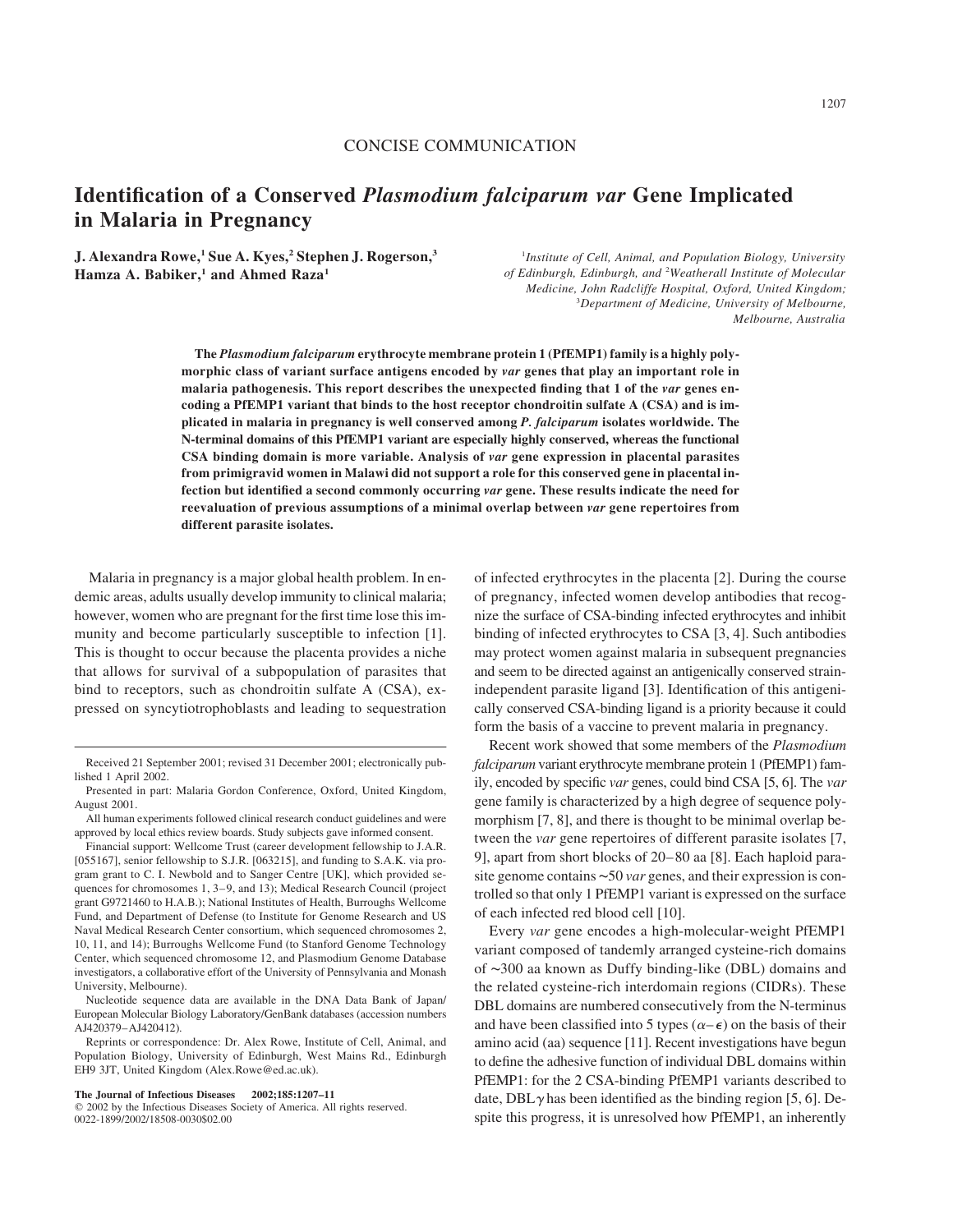polymorphic protein, could be the parasite CSA-binding ligand when immunoepidemiologic evidence suggests that the CSA ligand is antigenically conserved between isolates [3]. The aim of this study was to provide a possible explanation for this conundrum by investigating evidence that a particular PfEMP1 variant may be conserved in a range of *P. falciparum* isolates.

### Materials and Methods

var gene cloning and sequencing. The TM180var2 and TM284 var3 genes were identified by reverse-transcriptase (RT) polymerase chain reaction (PCR) with degenerate primers to DBL1 $\alpha$  [7] by using RNA from mature pigmented trophozoites of parasite lines TM180 and TM284, respectively. The sequences were extended  $5'$  and  $3'$  by use of Vectorette libraries (Sigma Genosys) made from the genomic DNA of each parasite. Sequencing was done with BigDye Terminator chemistry (Applied Biosystems), and sequences were analyzed with Lasergene software (DNAstar).

PCR of genomic DNA from diverse parasites. Genomic DNA from P. falciparum laboratory lines/clones and field isolates was genotyped by standard methods [12], to ensure that all parasites used were genotypically distinct. Clone FCR3 is genotypically identical to parasite clones derived from the Brazilian IT strain used in many previous publications on var genes and PfEMP1 [6, 7]. The 3D7-varT3-2-specific primers were 5'-CCA AGA TAT CAA ACA AAA TAT AAG G and 5'-GCT TCC AGT GTC ACT AGT GG, which amplify nt 482-2229 of 3D7-varT3-2 (GenBank accession no. AL034559). FCR3varCSA-specific primers were 5'-CAC ATA AAG GAA CTT CAG ACG and 5'-TGT TGC ATT ATG GGA TGT TTC, which amplify nt 563–2232 of FCR3varCSA (GenBank AJ133811). Amplification conditions for both sets of primers were a hot start, followed by 35 cycles of 94°C for 5 s, 52°C for 15 s, and  $65^{\circ}$ C for 2 min with 100 ng of genomic DNA, 25 pmol of each primer,  $1.5 \text{ m}M \text{ MgCl}_2$ , and  $2 \text{ U}$  of Expand High Fidelity Taq/ Pwo polymerase (Roche)/50  $\mu$ L reaction.

RT-PCR of placental isolates. Parasitized erythrocytes were collected by flushing placental tissue with PBS, followed by centrifugation of the collected cells through Percoll (Amersham Biosciences) to enrich for infected cells. Most of the parasites studied were mature pigmented trophozoites and schizonts, which enabled us to detected the predominantly expressed var genes, rather than the nonspecific DBL1 $\alpha$  transcripts that occur at early ring stage [10]. RNA was extracted by using Trizol (Gibco) and treated with DNAse I (Gibco) to remove contaminating genomic DNA. RT-PCR was done by using unbiased degenerate primers that amplify a region of  $\sim$ 300–400 bp of DBL1 $\alpha$  [7]. Controls without RT were carried out for each sample to exclude DNA contamination. The RT-PCR products were cloned (TA cloning kit; Invitrogen), and a number of recombinant plasmids were sequenced, as indicated in table 1. Placental isolates were also genotyped by PCR [12], and we estimated the minimum number of parasite clones per infection.

Panning on CSA. Parasite lines TM180 and TM284 were panned on CSA-expressing CHO cells, as described elsewhere [6, 13]. After 4 rounds of selection, the var genes expressed by the selected lines were studied by RT-PCR by using degenerate primers to  $DBL1\alpha$ , as described above [7].

#### Results

While studying var genes in 2 genotypically distinct Thai P. falciparum lines, TM180 and TM284, we noticed that each parasite expressed a var gene encoding a PfEMP1 variant similar to

| Isolate <sup>a</sup>              | P132                  | P136                 | P <sub>143</sub>                        | P154                      | CS294                 |
|-----------------------------------|-----------------------|----------------------|-----------------------------------------|---------------------------|-----------------------|
| Parasitemia <sup>b</sup>          | 2/57/32               | 0/39/54              | 5/62/31                                 | 5/58/19                   | 1/8/11                |
| var genes identified <sup>c</sup> | P $132$ var $1(2)$    | P136var1 $(6)$       | PCR $1d$                                | <b>P154var1</b> $(10)$    | $CS294$ varl $(2)$    |
|                                   | P132var2 $(2)$        | P136var2 $(4)$       | P <sub>143</sub> var <sub>1</sub> $(5)$ | P154 $\text{var}$ 2 $(2)$ | $CS294\text{var}2(1)$ |
|                                   | $P132\text{var}3(1)$  | P136var3 $(2)$       | $P143\text{var}2(3)$                    | P154var3 $(1)$            | $CS294$ var $3(1)$    |
|                                   | $P132\text{var}4(1)$  | $P136\text{var}4(1)$ | $P143\text{var}3(2)$                    | $P154$ var $4(1)$         | $CS294$ var $4(1)$    |
|                                   | P132var5 $(1)$        | P136var5 $(1)$       | $P143\text{var}4(2)$                    | P154var5 $(1)$            |                       |
|                                   | P132var $6(1)$        | P136var $6(1)$       | PCR <sub>2</sub>                        | $P154$ var $6(1)$         |                       |
|                                   | $P132\text{var}7(1)$  |                      | P <sub>143</sub> var <sub>1</sub> $(5)$ | $P154\text{var}7(1)$      |                       |
|                                   | $P132\text{var8}$ (1) |                      | $P143\text{var}2(3)$                    |                           |                       |
|                                   |                       |                      | P143var3 $(2)$                          |                           |                       |
|                                   |                       |                      | $P143\text{var}5(1)$                    |                           |                       |
|                                   |                       |                      | $P143$ var $6(1)$                       |                           |                       |
|                                   |                       |                      | P143var7 $(1)$                          |                           |                       |
| Total sequenced <sup>e</sup>      | 10                    | 15                   | 25                                      | 17                        | 5                     |

Table 1. var genes expressed by placental isolates from primigravid women in Malawi.

NOTE. PCR, polymerase chain reaction.

<sup>a</sup> Six different parasite genotypes were detected in isolate P132; 3 genotypes each were detected in P136, P143, and P154. For CS294, the no. of different genotypes was not determined.<br><sup>b</sup> Data are parasitemia (%) after Percoll (Amersham Biosciences) enrichment: rings/pigmented trophozoites/schizonts.

<sup>c</sup> Nos. in parentheses are no. of recombinant plasmids containing that sequence. GenBank accession nos. for these sequences are AJ420379–AJ420410. var genes indicated in bold show 97%–100% nucleotide identity to each other and to 3 sequences from Gen-

Bank (see text).<br><sup>d</sup> Two independent PCRs were done with cDNA from isolate P143 and gave similar results.

<sup>e</sup> Total recombinant plasmids sequenced per isolate.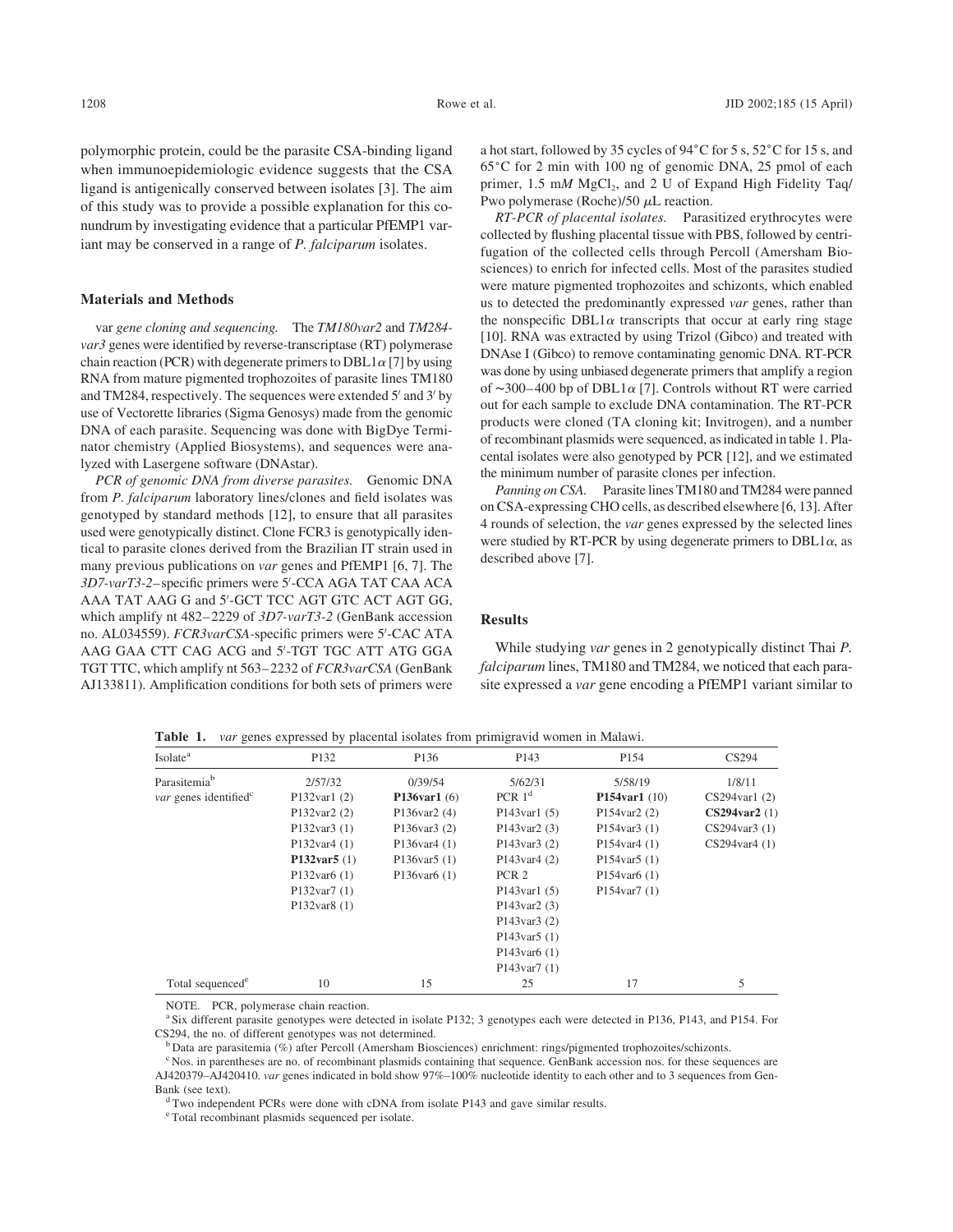the previously described CSA-binding FCR3varCSA [5] (figure 1A). The N-terminal domains DBL1 $\alpha$  to DBL2 $\beta$  are particularly well conserved (89%–96% aa identity), whereas DBL3 $\gamma$ , the CSA-binding domain in FCR3varCSA [5], is the most variable region (figure 1A). By comparison, the PfEMP1 variants encoded by 19 different var genes [11] in GenBank, compared with FCR3 varCSA, show  $36\% - 52\%$  aa identity for DBL1 $\alpha$  (usually the most well-conserved PfEMP1 domain [7]) and 16%–40% aa identity for CIDR.

To determine whether FCR3varCSA homologues are found in natural P. falciparum parasites from diverse geographic locations, we designed oligonucleotide primers specific for the DBL1 $\alpha$ / CIDR region of FCR3varCSA (figure 1A, arrows). For comparison, primers were designed to the same region of 3 unrelated var genes, 3D7-varT3-2 (see Materials and Methods), R29var1 (Gen-Bank Y13402), and a second CSA-binding PfEMP1 variant, CS2 var [6]. The primers were used in PCR with genomic DNA from genotypically distinct laboratory clones from Brazil (7G8), Honduras (HB3), and Thailand (T9/96) and randomly chosen field isolates from Sudan, Mali, Kenya, Vietnam, Thailand, and Vanuatu.

As shown in figure 1B, with primers to 1 of the controls, 3D7 varT3-2, a major 1.7-kb product, was detected only in clone 3D7, the parasite from which the 3D7-var-T3 sequence is derived.

This result is as expected because *P. falciparum* isolates are thought to have minimally overlapping var gene repertoires [7, 9]. Faint PCR products were also seen in 2 field isolates (M58 and TM4C8), possibly indicating the presence of related genes in these isolates. Similarly, primers to R29var1 and CS2var were each only positive in just 2 of 25 isolates tested (data not shown). In contrast, primers to FCR3varCSA yielded 1.7-kb PCR products in all parasites, except for the laboratory clone 3D7 and 1 field isolate from Vietnam (figure 1B). 3D7 is the parasite clone sequenced in the P. falciparum genome project, and a BLAST search of the Malaria Genome Project Database (http://PlasmoDB.org/) confirmed that 3D7 does not have a highly conserved homologue to the 5<sup>'</sup> end of *FCR3varCSA*. The closest match was the 3D7 chromosome 5 sequence (chr5\_P30000004\_glm5, hereafter referred to as  $3D7chr5var$ , which encodes a putative protein that is 62% identical to FCR3varCSA overall (figure 1A). This 3D7chr5var gene encodes a PfEMP1 variant that is divergent from FCR3varCSA from DBL1 $\alpha$  to DBL4 $\epsilon$  but matches relatively closely from DBL5 $\gamma$  to the end of DBL7 $\epsilon$  (figure 1A). The  $3D7chr5var$  sequence is truncated at the end of DBL7 $\epsilon$  and does not contain the expected var gene intron and exon II coding sequence, but instead runs into the telomere repeat sequence. It would not therefore be expected to encode a functional protein



Figure 1. Identification of highly conserved homologues of FCR3varCSA in Plasmodium falciparum laboratory lines and field isolates. A, Comparison of predicted partial amino acid sequence encoded by TM180var2 (GenBank accession no. AJ4200411) and TM284var3 (GenBank AJ420412) with FCR3varCSA. Entire sequence of exon 1 of TM180var2 is shown; TM284var3 is only partially sequenced. The most similar var gene from parasite clone 3D7 sequenced by the Malaria Genome Project Consortium is shown for comparison. Amino acid identity for each domain [11] vs. FCR3varCSA is shown, and the total length of the sequence (in kb) is indicated. Arrows indicate site of oligonucleotide primers used in panel B. B, Polymerase chain reaction amplification of genomic DNA from laboratory clones (FCR3, 3D7, 7G8, HB3, and T9/96) and field isolates from around the world (S, Sudan; M, Mali; K, Kenya; VN, Vietnam; TM, Thailand; Van, Vanuatu) with primers to 3D7-varT3-2 and FCR3varCSA. CIDR, cysteine-rich interdomain region; DBL, Duffy binding-like region.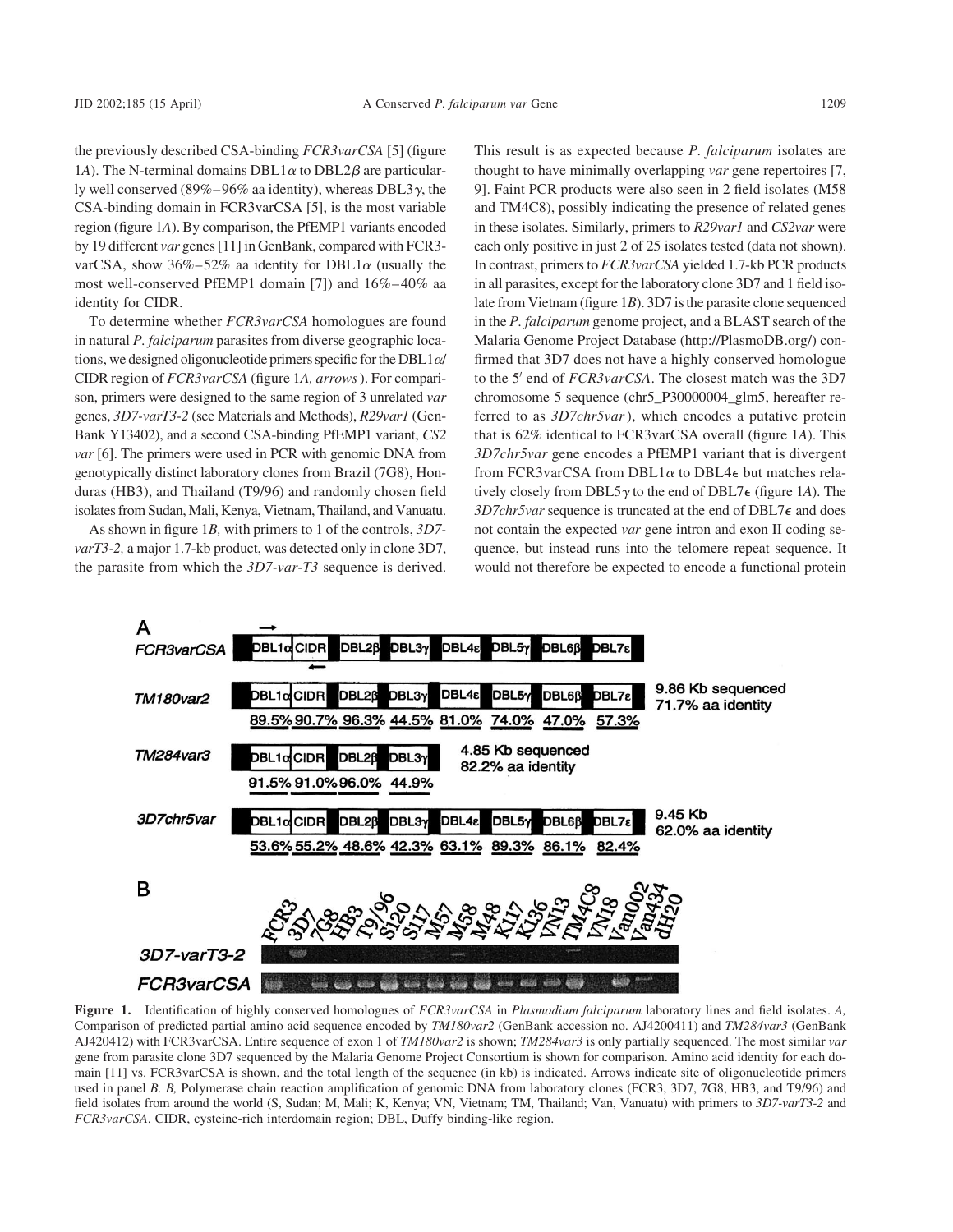in 3D7 parasites. The lack of a 3D7 homologue to the  $5'$  end of FCR3varCSA means that 3D7 provides a useful negative control in figure 1B and indicates that the PCR products from other parasites are specific and not due to PCR contamination.

Genomic DNA samples from a further 19 genetically distinct Sudanese field isolates were studied, and 17 gave a PCR product with FCR3varCSA primers, whereas none gave a PCR product with 3D7-varT3-2 primers (data not shown). The PCR products from figure 1B were sequenced and compared with FCR3var-CSA. We found 89.7%–99.8% nt sequence identity and 86.0%– 99.8% aa sequence identity (the alignment of these sequences is shown in an Appendix published only in the electronic edition of the Journal [http://www.journals.uchicago.edu/JID/] or is available from the authors).

To confirm the existence of FCR3varCSA homologues in other parasites, genomic DNA from 6 independent laboratory clones/lines (T9/96, FCR3, HB3, TM180, TM284, and 3D7) was analyzed by Southern hybridization with FCR3varCSA-specific probes. All parasites apart from 3D7 were positive with probes from the FCR3varCSA N-terminal domains (data not shown), whereas 3D7 was positive for DBL5 $\gamma$ , DBL6 $\beta$ , and DBL7 $\epsilon$  (data not shown), as expected from the existence of a 3D7 var gene with high homology to these regions (figure 1A).

To determine whether the FCR3varCSA homologues have CSA binding functions despite the variability in the DBL3 $\gamma$  domain, we selected TM180 and TM284 parasites for CSA binding by panning [6, 13] and then examined the var genes expressed by the selected parasites. The predominant var genes expressed by TM180 and TM284 selected on CSA were not TM180var2 and TM284var 3, respectively (data not shown), suggesting that genes with homology to the 5' end of FCR3varCSA are not always functionally linked to the ability to bind CSA.

To determine whether  $FCR3varCSA$ -like genes play a role in malaria in pregnancy, we studied the var genes expressed by placental parasites from primigravid women in Malawi. RT-PCR was done by use of degenerate primers to  $DBL1\alpha$  [7], and the placental isolates were genotyped to estimate the minimum number of clones present in each infection [12]. Only DBL1 $\alpha$  was studied, because universal, unbiased primers that give a true indication of the diversity of var genes being expressed are available for DBL1 $\alpha$  only and not for other var domains [7]. Table 1 shows that a complex mixture of infecting parasite genotypes was obtained, and a number of different var genes were expressed by each isolate. All the var genes detected were different apart from those shown in bold, which are discussed below. None of the commonly expressed var genes detected by RT-PCR were FCR3 varCSA homologues, although the FCR3varCSA homologues could be detected by PCR of genomic DNA from the placental isolates (data not shown). These results do not support the hypothesis that genes with homology to the 5' end of FCR3varCSA play a role in placental infection.

Of interest, 4 of the 5 placental isolates expressed a gene (P132var5, P136var1, P154var1, and CS294var2) that has also been reported in GenBank from 3 independent isolates (clone 3D7 sequence AFBR4, accession no. AF133860; clone 1776 type b, accession no. AF084578; and Kenyan field isolate 2 type 2B5, accession no. AF221823). The 3D7 AFBR4 sequence was cross-referenced against the Malaria Genome Project Database to derive the full-length sequence, and this gene was found to be 3D7chr5var, which, as noted, although different from FCR3var- $CSA$  at the 5' end has close homology at the 3' end of the gene encoding DBL5 $\gamma$  to DBL7 $\epsilon$  (figure 1A). Therefore, although *var* genes with homology to the 5<sup> $\prime$ </sup> end of *FCR3varCSA* are not commonly expressed in placental isolates, it appears that a number of related genes, as typified by the 3D7chr5var sequence, may be common in placental parasites.

## **Discussion**

The above data show that well-conserved homologues of the gene FCR3varCSA occur in the majority of P. falciparum isolates worldwide and suggest that a second gene homologous to 3D7chr5var also occurs in many isolates. These 2 genes are related because, although their  $5'$  ends are distinct, they share sequence homology further downstream. Previous work has emphasized the extensive diversity in var/PfEMP1 [7–9, 11, 14]. We believe that the work described here is the first to illustrate the occurrence of sequence conservation in the PfEMP1 family.

The existence of PfEMP1 variants that are relatively conserved in different *P. falciparum* isolates may explain how it is possible for the parasite CSA-binding ligand implicated in malaria in pregnancy to be antigenically conserved yet also to be encoded by a var gene. Our results do not, however, prove the existence of a conserved var gene expressed by parasites infecting the placenta but merely provide a first glimpse at the range of var genes expressed by placental isolates.

Previous work on immune responses to variant surface antigens has demonstrated the existence of rare and prevalent PfEMP1 variants in field isolates, with the commonly recognized variants being associated with severe disease [14]. It seems possible that the proteins encoded by FCR3varCSA and its homologues, because they occur in many different parasite isolates, could be examples of commonly recognized PfEMP1 variants, although this cannot be confirmed without further experimental work.

It remains unclear why some var genes should be well conserved when most are thought to undergo extensive recombination and rearrangement [8, 9]. One consideration is gene location. Many var genes are subtelomeric, whereas some occur centrally on chromosomes 4, 7, and 12 [15]. It has been suggested that the subtelomeric location encourages recombination and the generation of diversity [9, 15], and it might therefore be expected that the central var genes would undergo less recombination and be more highly conserved than the subtelomeric ones. FCR3varC-SA is a subtelomeric gene on chromosome 10 [13], a finding we confirmed by pulsed-field gel electrophoresis and Southern hybridization (data not shown). The location of FCR3varCSA does